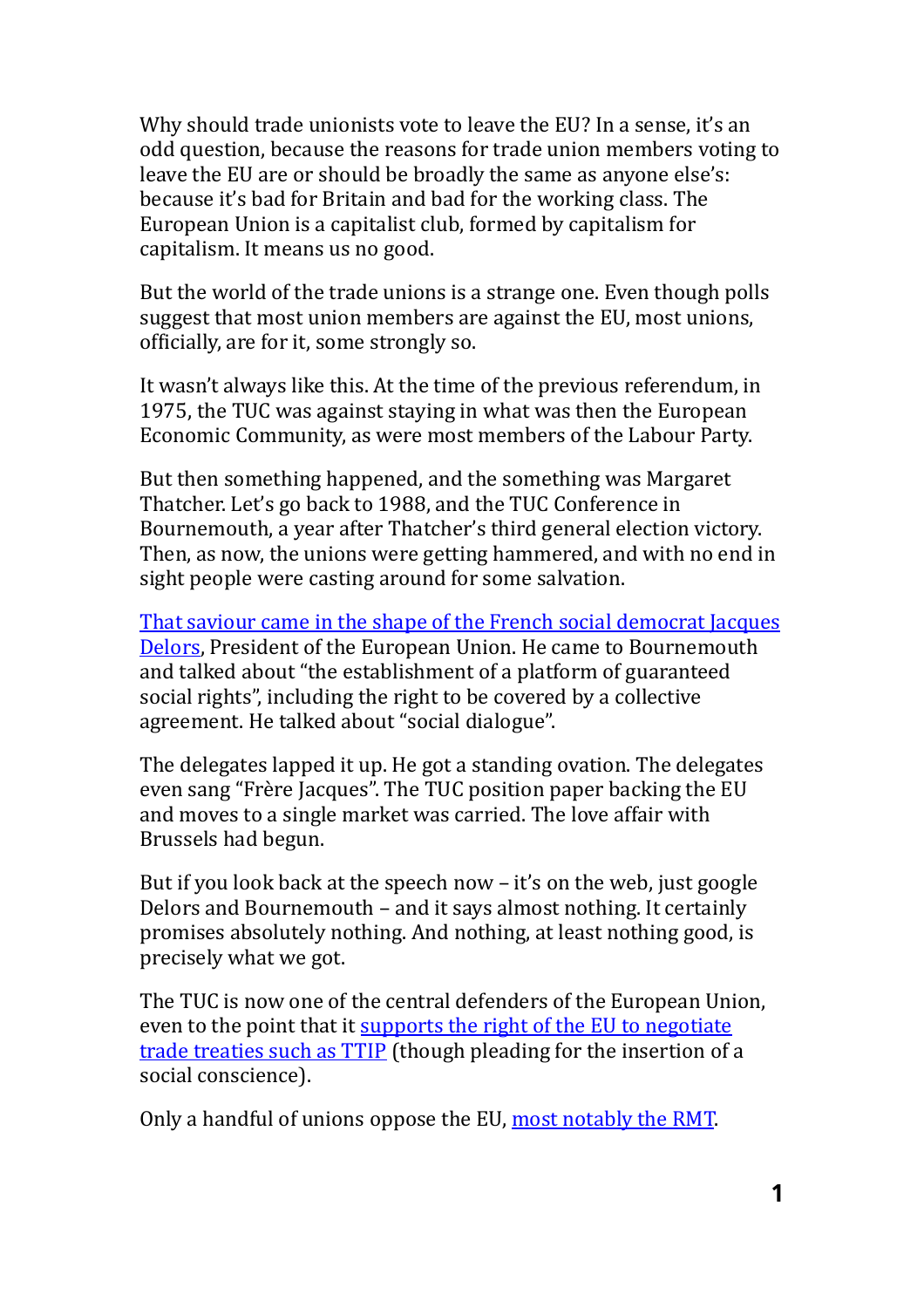Why is this? Some say that opposing the EU means lining up with UKIP and the far right. But back in 1975, when unions and their members had greater confidence and clarity, the reactionary right was also opposed to the EU/EEC, and that didn't stop unions from arguing against it. I'll come back to this.

First, I want to talk about the EU and trade unions. And right at the beginning, it needs to be said that there is absolutely nothing in EU law that gives any more protection than national legislation to the right of trade unions to freely represent their members and bargain on their behalf. There is absolutely nothing extra to protect the right to strike.

In 1984, Margaret Thatcher decreed that union membership and national security were incompatible, and banned union representation at GCHO, the government communications headquarters that spies on Britain and the world. No EU law protected unions then. And no EU law exists that could or would stop this government from setting whatever limits it wants on strike ballots in the "essential public services", including schools and transport. 

In principle, EU law asserts the right to collective bargaining. But it has no say on any industrial dispute with purely national implications. It does have a say when push comes to shove and workers need to take industrial action, the right fades away when it comes into conflict with the fundamental freedoms of business, enshrined in EU treaties: the rights to provide services, to establish a business, to move labour, to invest (and de-invest) where they want.

In Greece, the European institutions have used economic blackmail to demand, successfully, huge changes in collective bargaining and even in existing collective agreements. That included reducing the role of trade unions in setting the national minimum wage, removing automatic indexing in line with price increases, and a reduction in the minimum wage itself. Call that protection?

As far as I know, only two polls have looked in detail at trade union membership and attitude to the EU, in 1999 and 2003 (see this LSE Discussion Paper), and both showed that members were more anti the EU than the population at large. You wouldn't know that from the way unions and the TUC speak.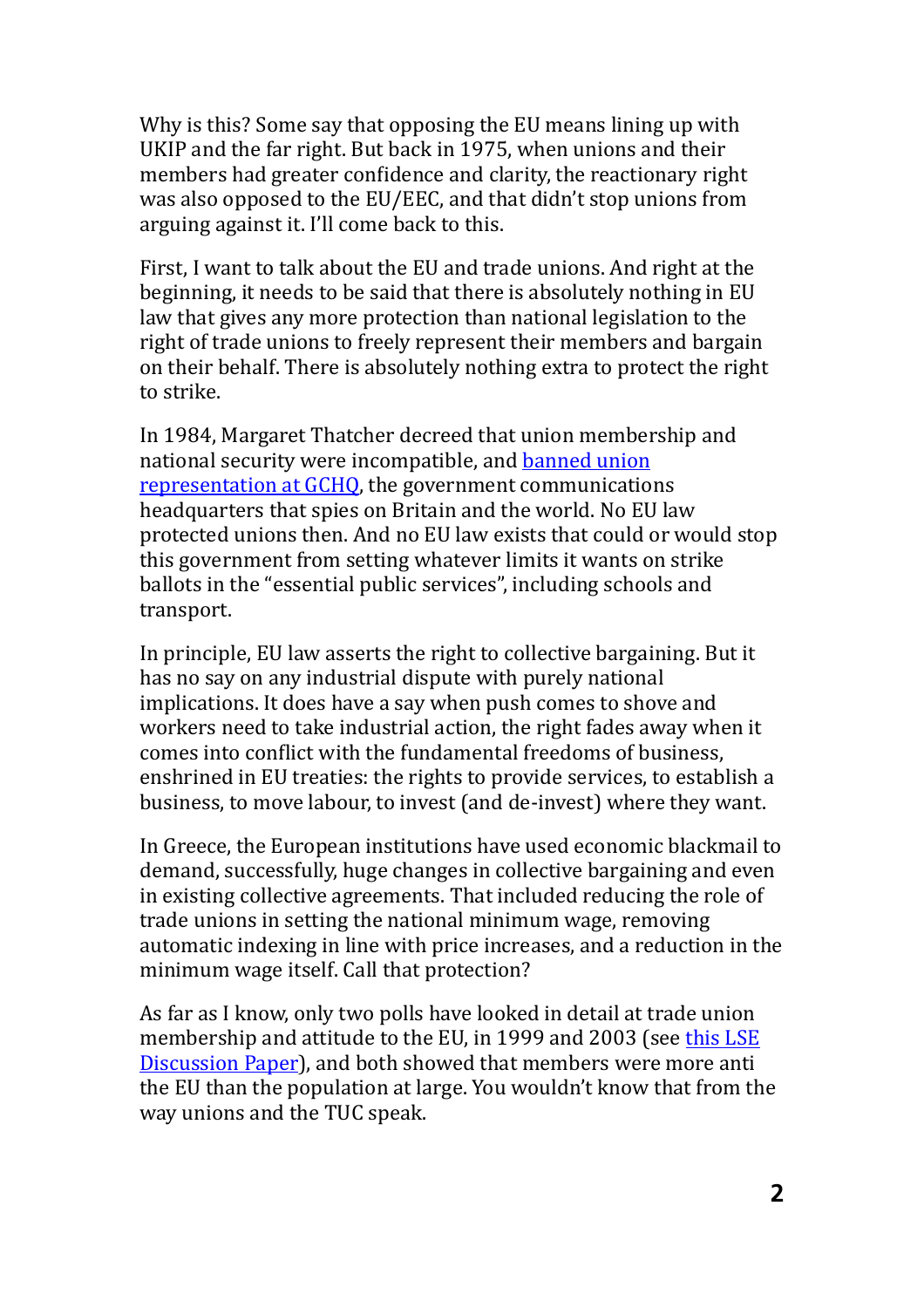What are the pro-EU unions saying? I've got here a leaflet produced by Unite for the last European elections, the one where about twothirds of the electorate didn't vote.

The leaflet is headed "What has Europe ever done for us", and makes 10 points...a handy crib sheet – and a breathtaking collection of lies and half-truths. So, Unite's dodgy dossier.

- 1. **Protection at work.** "You are safe in your work place from dangerous machines, chemicals or any other risks to your health," it says. You'd think that there was no history of struggle over health and safety until the EU came along. Even the EU's European Agency for Health and Safety at Work says "There is a long tradition of health and safety regulation in Great Britain, as far back as the 19th century," continuing, "The foundation of the current health and safety system was established by the Health and Safety At Work etc. Act 1974." So, no thanks to the EU. In fact, few of us are actually safe in our workplaces  $-$  in particular, not safe from the health effects of overwork and stress – unless we organise to make it so.
- 2. **Holidays.** "Europe is responsible for making sure you get 28 days paid leave a year," says Unite. No, it isn't. I could spend the whole meeting deconstructing this lie, but to be brief: the UK Working Time Regulations are a piece of UK legislation that followed the European Working Time Directive of 1998. The Directive specified a minimum of 4 weeks' holiday including statutory public holidays. Our legislation has a minimum of 4 weeks *plus* statutory public holidays, ie 28 days. So the government could reduce the minimum holiday entitlement by over a week and a half any time it wanted to, in the EU or not. Note that none of this applies to the  $15\%$  of the working population who are officially self-employed. Others unions give misleading information too, such as UCATT. You can read the November/December issue of Workers to see how 97 per cent of employed workers gained nothing from the European directive.
- 3. **Hours of work** "you and your colleagues aren't made to work more than 48 hours a week and aren't made to work more than 13 hours a day". Interesting. Actually, average hours worked per week declined from 56.9 in 1870 to 42.4 in 1990 without any help from the EU. And many, many workers do more than 48 hours a week. Even the TUC estimates that 3.4 million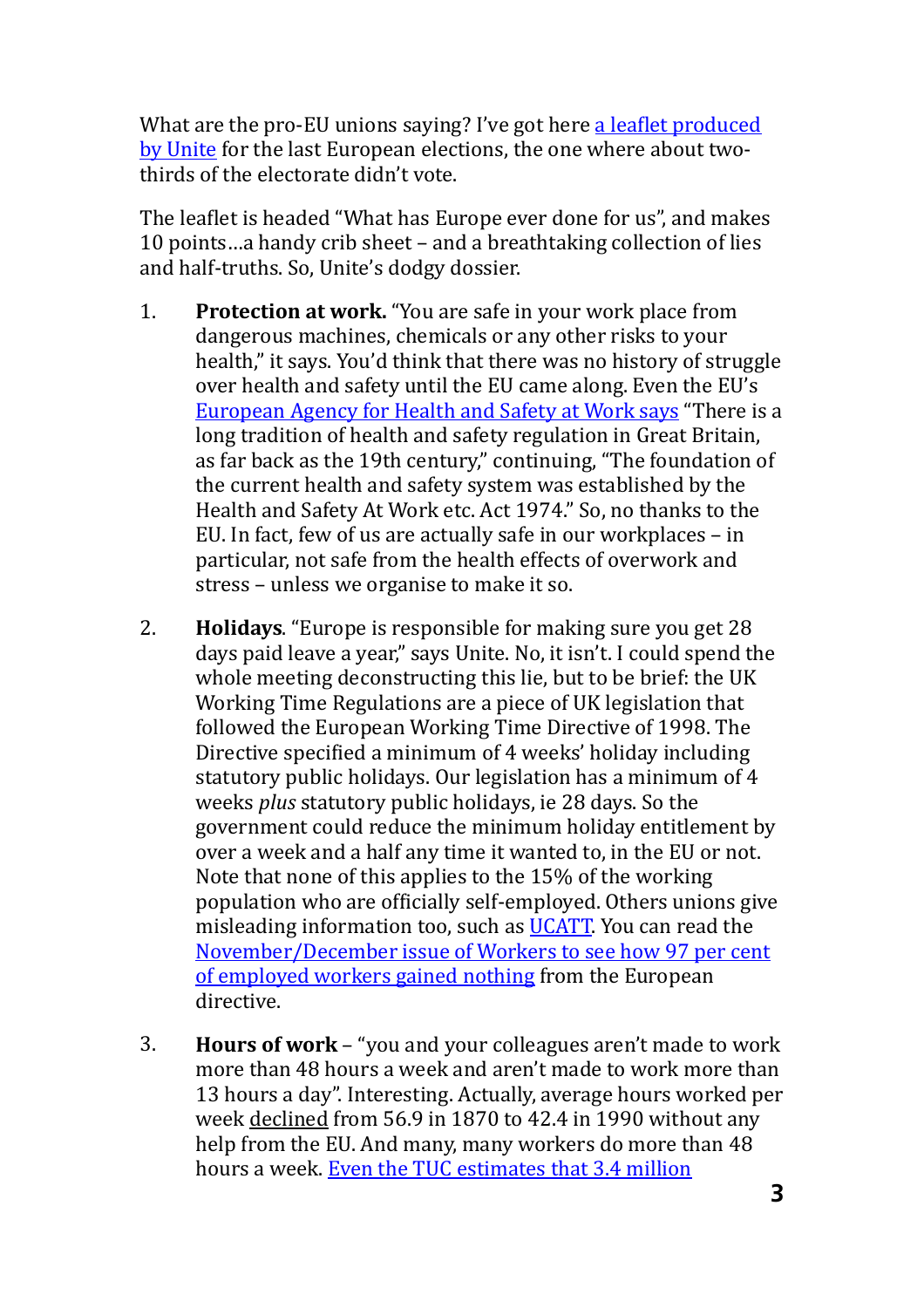employed workers do more. And, of course, none of this applies to the  $15\%$  of the working population who are officially selfemployed. 

- 4. **"Fairness at work** all workers get the same rights, it doesn't matter if they are full-time or part-time, temporary or permanent, in-house or agency" It's hard to know what this means. Which rights are they talking about?
- 5. "Sickness rights you don't lose out if you are ill when on annual leave". This is true, but it was in good collective agreements before the EU stepped in. And, of course, it doesn't apply to the 15% of workers who are formally self-employed.
- 6. **"Equal pay** men and women must be paid the same for doing the same job." There are two points to make here. First it's ludicrous to say that we have equal pay rights courtesy of the EU. What we have, we have courtesy of class struggle, most notably the Ford sewing machinists strike of 1968, which prompted a panicked response from the government which came up with the Equal Pay Act of  $1970 - a$  device to limit the struggle for equal pay, we said at the time, and we still say. Which brings me to the second point: men working full time in Britain earn 14.2% more than women. Including part-time employment, the gap is 19.1%. Black graduates  $\frac{123}{6}$  less than white graduates, according to TUC research published on 1 February. Whatever "rights" capitalism says we have, they mean nothing unless we fight for them. And, of course it doesn't apply to the 15% of workers who are formally self-employed.
- 7. **"Maternity rights** statutory maternity leave if wanted". Britain introduced statutory maternity leave in 1975, no thanks to the EU. The only significant change said to be the result of a European directive is a reduction in the qualifying period.
- 8. **"Parental leave** new parents are entitled to time off work to look after their children." Indeed. Yes they are. [Unpaid](https://www.gov.uk/government/uploads/system/uploads/attachment_data/file/82797/12-1285-parental-leave-regulations-2013-impact.pdf). No wonder 90 per cent of men don't take it up at all, and most of those who do are the ones who get *paid* paternity leave as a result of collective bargaining in their companies.
- 9. **"Discrimination** protection from you being discriminated against for you [your] age, gender, race, sexual orientation or if you are disabled." Protection. They must be joking.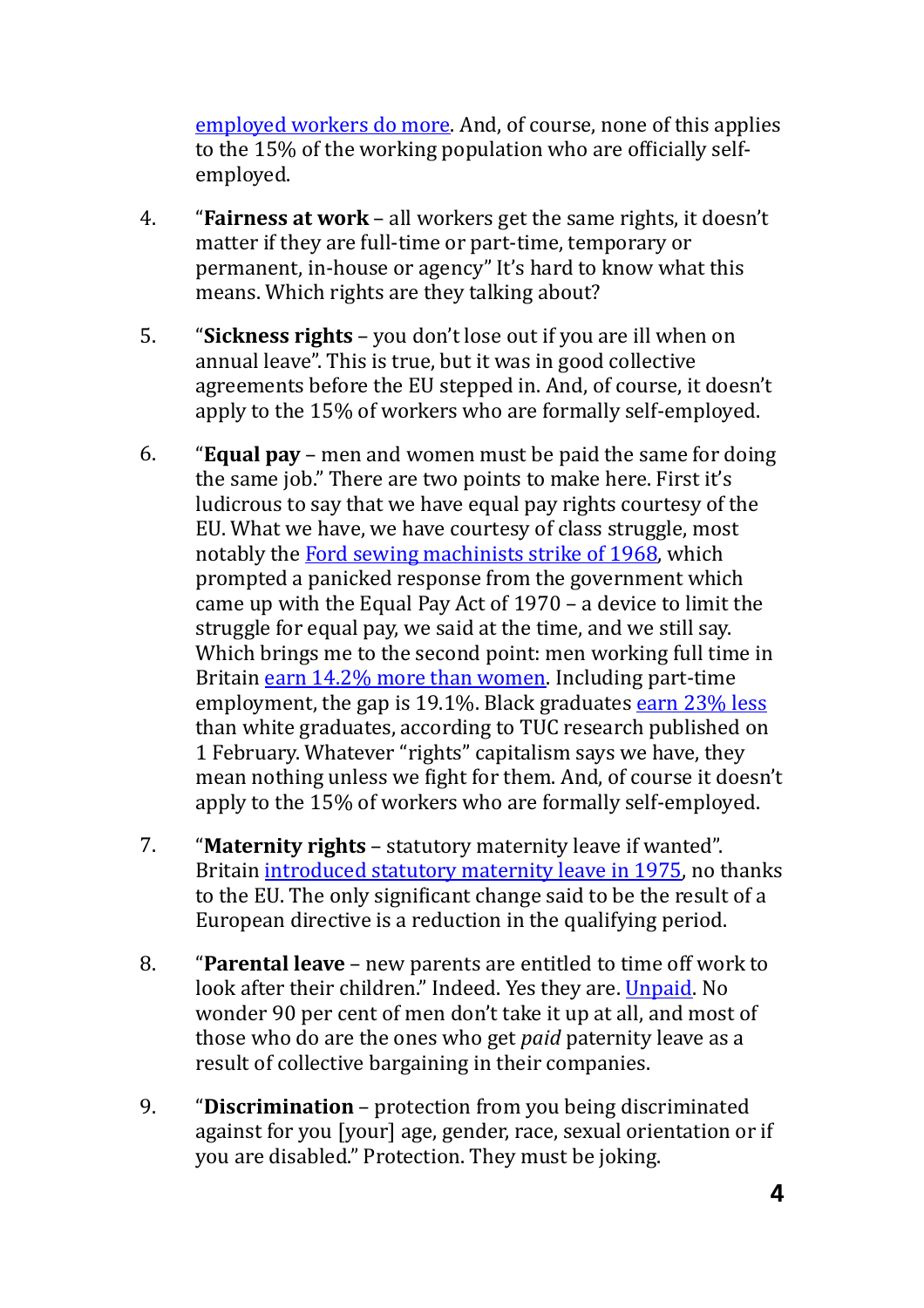10. **Healthcare** on holiday – protection if you get ill when you are on holiday, you won't have to pay for your healthcare". I think they mean within the EU. And even then, it's not true you won't have to pay at all. "Each country's health system is different and might not include all the things you would expect to get free of charge from the NHS. This means you may have to make a patient contribution to the cost of your care," says NHS UK. Note that completely separate from the EU, Britain has negotiated reciprocal health agreements covering tourists with 16 countries outside the EU (some small, but the list includes Australia and New Zealand).

And that's it. That's what the EU has done for us! Virtually nothing. Turn over the page and there's a letter from general secretary Len McCluskey: "...the European Union is more than just a building in Brussels, it gives us the laws and legislation that stop you being exploited by your boss and protect you on a daily basis." Well, we've got news for McCluskey: the day workers stop being exploited by the boss is the day workers expropriate the bosses and run the country for their own benefit.

So much for the supposed benefits. Let's look at the other side. Here's my own slightly arbitrary list of 10 things the European Union is doing for us that we'd rather it didn't.

- 1. It's negotiating in secret the TTIP treaty with the United States that is meant to hand sovereignty over international trade to the transnational corporations, to open up health and education to irreversible privatisation, and lower environmental standards (see, for example, the Independent, and [Workers\)](https://www.cpbml.org.uk/news/ttip-dagger-aimed-britain%25E2%2580%2599s-sovereignty). Here's a quote to savour: "EU states combined offer a far more attractive package to international partners that the UK does alone. This has become particularly clear in relation to the proposed Transatlantic Trade and Investment Partnership between the EU and USA." That's from a TUC submission to a government review of so-called EU competences. The TUC went on: "The TUC believes it is important for the UK to be part of EU trade negotiations due to the principles of human rights and sustainable development which guide them." You could do a whole comedy show based on the submission.
- 2. It's also negotiating also in secret the TiSA treaty with the United States and 22 other countries that will do for services what TTIP will do for goods. It will ease energy regulation – making a mockery of climate change targets, harmonise environmental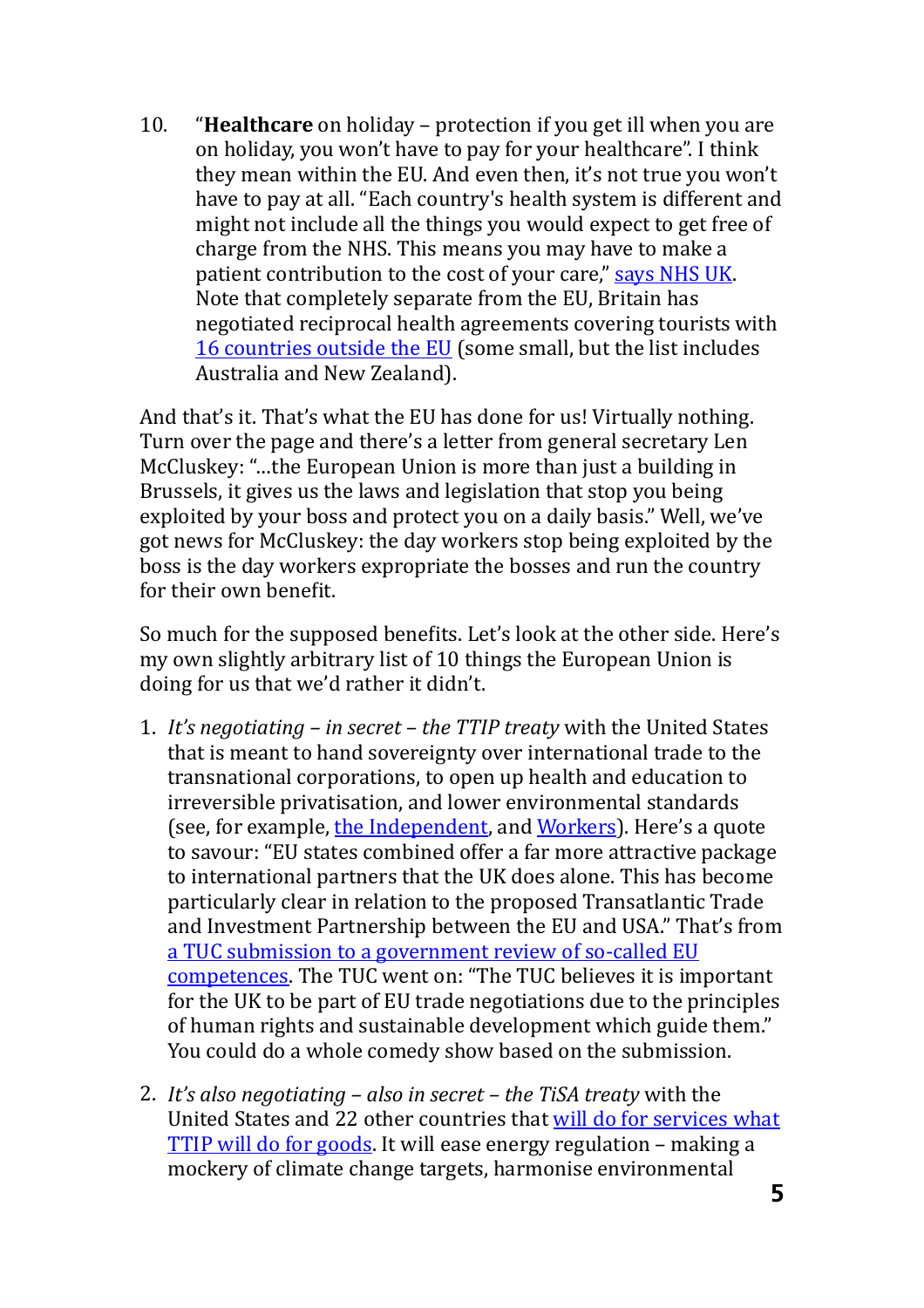standards down (not up). It will allow companies to shift professional workers from country to country, and pay, for example, Indian workers Indian rates to work in Britain. And a lot more. 

Unions are wising up to TiSA. In July last year the UCU, supported by the NUT and the NAS/UWT, successfully moved a motion against it at the Education International meeting in Canada. The motion, talking about TiSA and CETA (the Canada–EU trade deal) said "these agreements seek to go far beyond traditional tariff reductions by imposing constraints on what governments can do behind their national borders, including the promotion of regulatory coherence and convergence across countries irrespective of national priorities."

Strange that unions can recognise the importance of national boundaries and national priorities on some issues, but ignore them when it comes to the EU overall. What do they think the "exclusive" competence" of the EU on trade and commerce means?

3. It is opening borders to cut wages and boost profits, along the way stripping countries of much-needed resources. Romania had 20,000 doctors in  $2011 - by 2013$ , just  $14,000$ . Along the way, it is allowing employers in Britain to recruit workers from EU member countries, and what's more, if they wish to the exclusion of British workers. (To be clear, we define as British workers anyone working in Britain and established in Britain. This definition has nothing to do with so-called ethnic origins.)

The free movement of labour has hit unskilled workers in Britain particularly hard. It has lowered pay rates, and according even to the official Migration Advisory Committee, damaged the job prospects of lower skilled natives when the labour market is slack.

Here's an interesting thought. The TUC has told the government that the EU should run our migration policy. Specifically, it said this to the Home Office during the review of EU competences: "Immigration is a global phenomenon that affects all European member states. It is thus more effective for migration flows to be managed through EU legislation rather than member states creating patch-work laws to deal with the issue." You've got to ask whether the TUC thinks there is any role for a British government. And whatever you think about migration, handing control of it to the EU would be  $-$  well, look at what's happening now in central and eastern Europe. I don't need to say any more.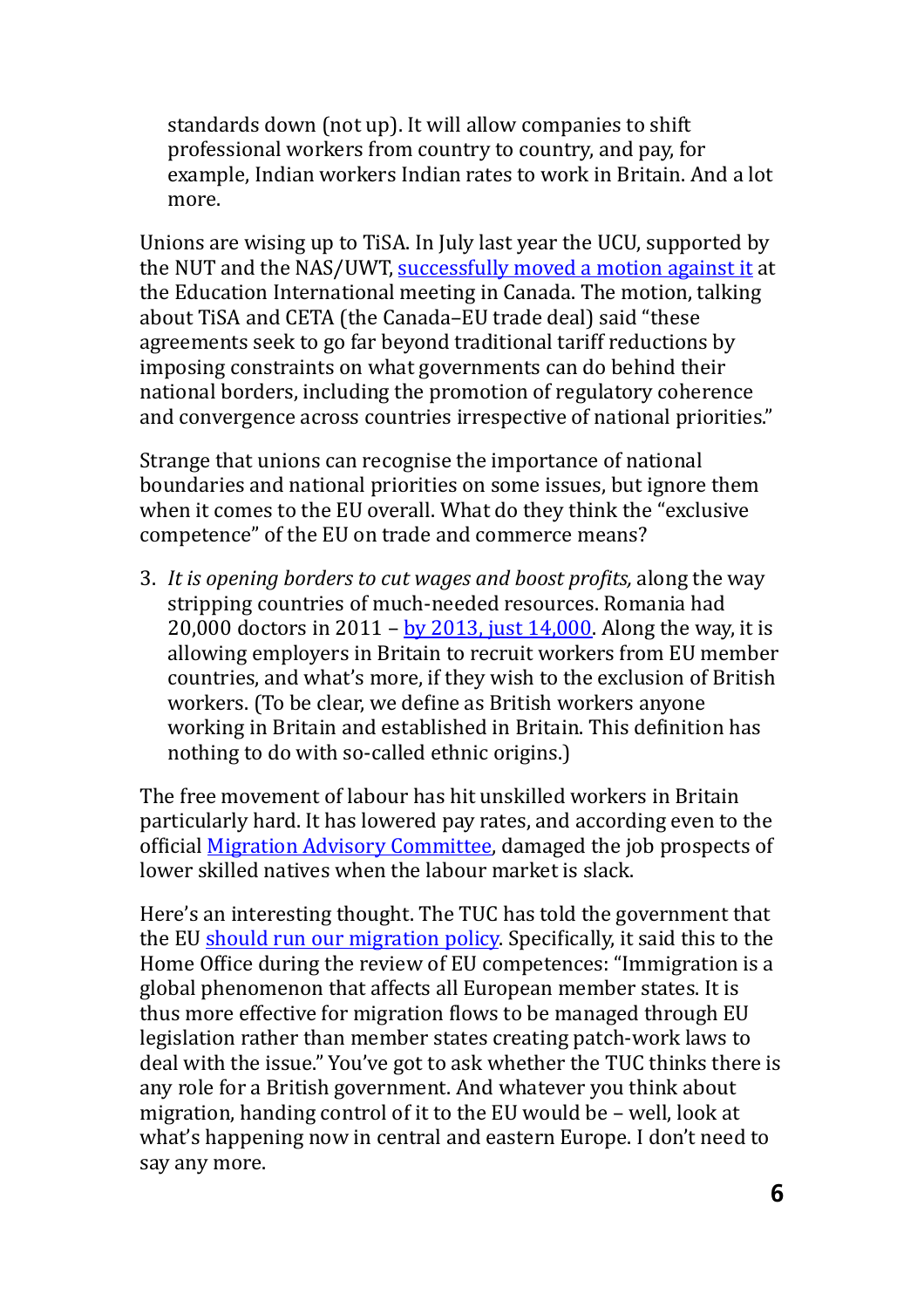- 4. *The EU's austerity programme* has enforced "structural changes" in the labour market in the countries that have taken up its bailouts  $-$ Ireland, Greece, Portugal, Cyprus. In other words, it has forced through reductions in individual workers' rights and in the scope and effectiveness of collective bargaining. It's truly the anti-union Union.
- 5. *The EU's competition law* has prevented the government from supporting key industries such as steel even when threatened with total devastation. Competition law has also prevented the government from supporting large infrastructure projects. Note: even where the law might not have been cut and dried, the government has been able to hide behind it, wash its hands and disclaim responsibility.
- 6. *The EU has forced through privatisation* of public services such as energy generation, rail and the post. See, for example, EU directives 91/440 on transport, 97/67/EC on the mail. And once privatised, they have become the milk cows of foreign companies... in many cases of foreign state companies. Abellio runs buses in London, trains in East Anglia, Scotland and Merseyside, etc; it's the international arm of Dutch state railways. RATP might be known to many people as the state-owned organisation that runs public transport in Paris; it runs London Sovereign buses, London United buses, Manchester's Metrolink, etc. etc. French state railway company SNCF has a stake in Thameslink...

Quote from Workers November 2014: "Deutsche Bahn (DB) runs Cross Country, Chiltern and Arriva as well as the Tyne & Wear metro, and holds a half share in London Overground. RMT exposed the British government's agenda by quoting a German transport ministry spokesperson who said, "We are skimming profit from the entire Deutsche Bahn and ensuring that it is anchored in our budget – that way we can make sure it is invested in the rail network here in Germany". 

In other words, DB receives massive subsidies from British taxpayers, makes massive profits, and is completely open about investing those profits in Germany's railways."

I could go on, but it's depressing.

7. I said earlier that there is nothing in EU law that helps trade unions to organise, bargain, strike or take action of any kind. I'll be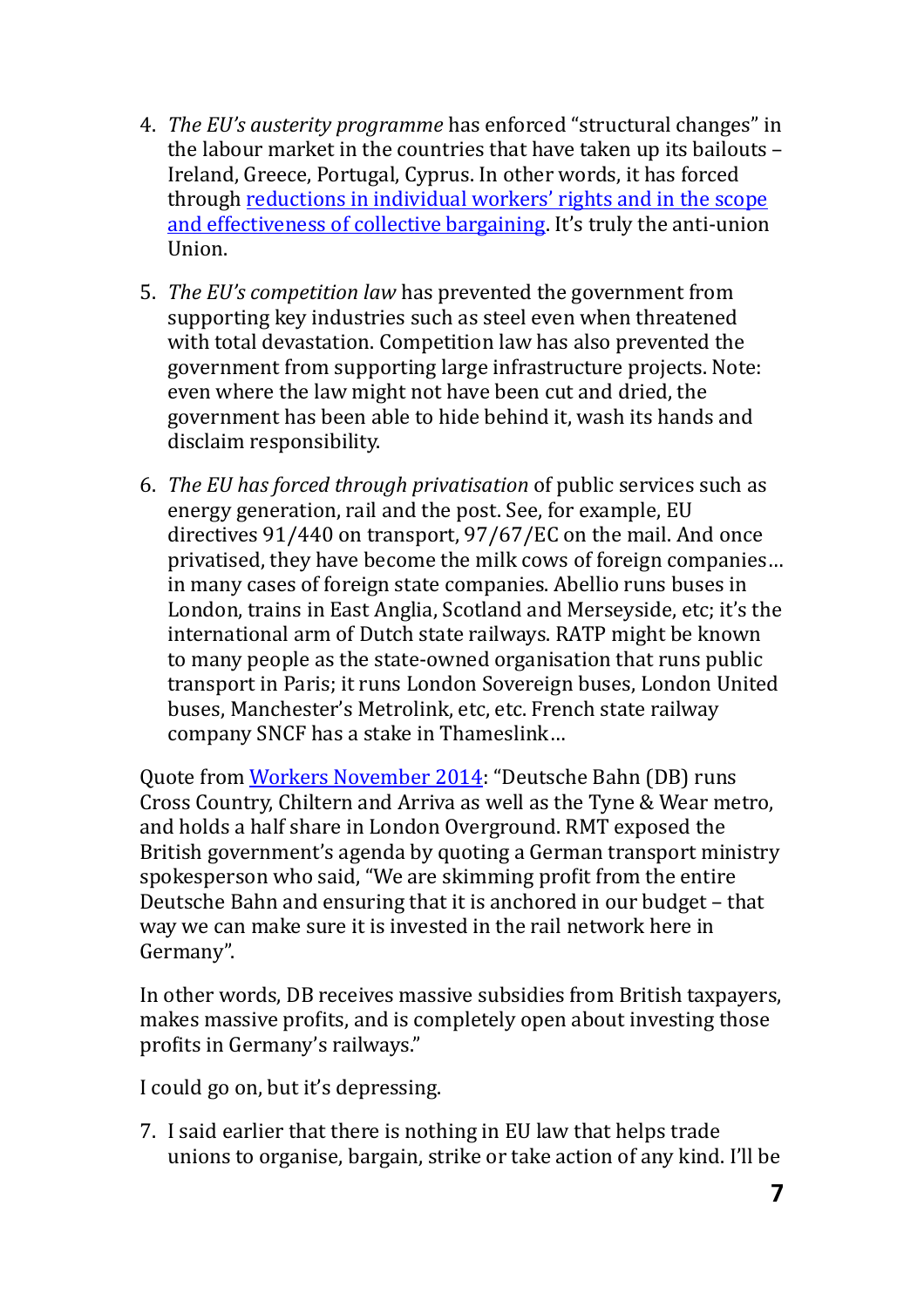a bit more specific: there is nothing whatsoever in the government's current Trade Union Bill that runs contrary to EU law. No salvation from Brussels here.

8. It's worse than no salvation. It's positively lethal. Listen to the leading British labour lawyer John Hendy - dubbed "the barrister champion of the trade union movement" in trade journal *The* Lawyer. In a **detailed article** that you can see on the website of Trade Unionists Against the EU he looks at decisions from the European Court of Justice, the EU's "Charter of Fundamental Freedoms", and European Commission reports and concludes, "The EU has become a disaster for the collective rights of workers and their unions."

If I ran through all the individual court decisions  $-$  with names like Viking, Laval and Alemmo-Heron – I'd bore you to death. But bear with me while I talk about the Viking case.

Viking is a Finnish-owned and based company which operates a large ferry fleet of 8 ships. In autumn 2003, saying it was losing money, it told the Finnish Seamen's Union it wanted to reflag one of its ships to Estonia or Norway to save costs. The FSU threatened strike action, backed up by a circular from the International Transport Federation urging member unions not to negotiate with Viking about reflagging. Viking backed down.

End of story? No way.

On 1 May 2004 Estonia joined the EU. Soon Viking announced it was reflagging the ship to Estonia. With the circular from the International Transport Federation in force and the Finnish union talking about a strike, Viking went to court. Not in Finland, of course. It went to the High Court in London, using the fact that the ITF is headquartered in London, claiming that union action violated its rights under EU law to free movement and to establishment (articles 39 and 43). 

The High Court sided with Viking, and issued an injunction restraining union action. The unions appealed, and the Appeal Court shrugged its shoulders and referred the case to the European Court of Justice – but of course didn't overturn the injunctions. So with the EU, British courts can intervene in Finnish labour relations...

Worse was to come.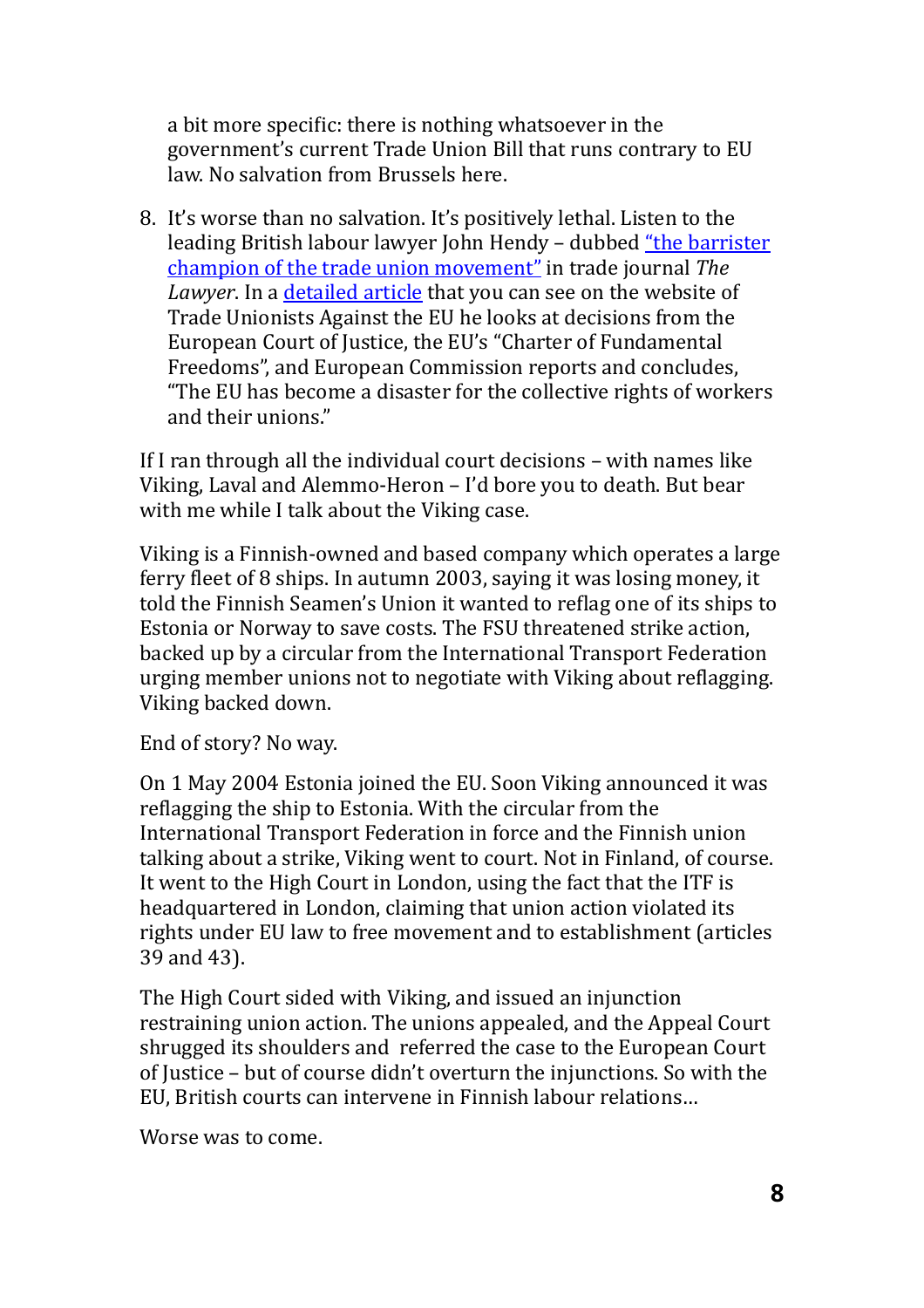At the European Court the unions argued that their action was a promotion of the European Union's social policy, fairness and all that. The European Court sided with Viking. No surprise, perhaps, but listen to why.

First, the court established that the right to strike in pursuance of social policy cannot automatically override the right of companies to set up where they want (Article 43).

Second, the court established that the right to strike does not apply where prohibited not just under national law but also under EU law. So the EU can and will ban strikes that national legislation would permit. 

Third, while not outlawing strikes over free movement in principle, it made it clear that any strike would be illegal if it was actually effective  $-$  and I quote, if "by virtue of its general effect on the holders' rights to freedom of movement [it] is capable of restricting them from exercising their rights, by raising an obstacle that they cannot reasonably circumvent".

Fourth, it made it clear why free movement and the right to establishment are so important. I quote: "Without the rules on freedom of movement and competition it would be impossible to achieve the Community's fundamental aim of having a functioning common market." So you have the right to strike, but only in disputes that the employer thinks it will win.

Fifth ... yes, there is a fifth: "... the possibility for a company to relocate to a Member State where its operating costs will be lower is pivotal to the pursuit of effective intra-Community trade". There you have it: shifting between countries to lower operating costs is pivotal to EU trade, and the full weight of the law will be brought to bear on anyone who tries to stop it.

No wonder the RMT, which represents seafarers, is so clear about the EU. You just have to wonder why the TUC is so wilfully ignorant.

The bottom line, though, is that in EU law Article 16 of the Charter of Fundamental Freedoms - "the freedom to conduct a business" trumps everything else.

Don't believe a lawyer? Take a look at a paper he cites from a German researcher entitled "How European pressure is destroying national collective bargaining systems".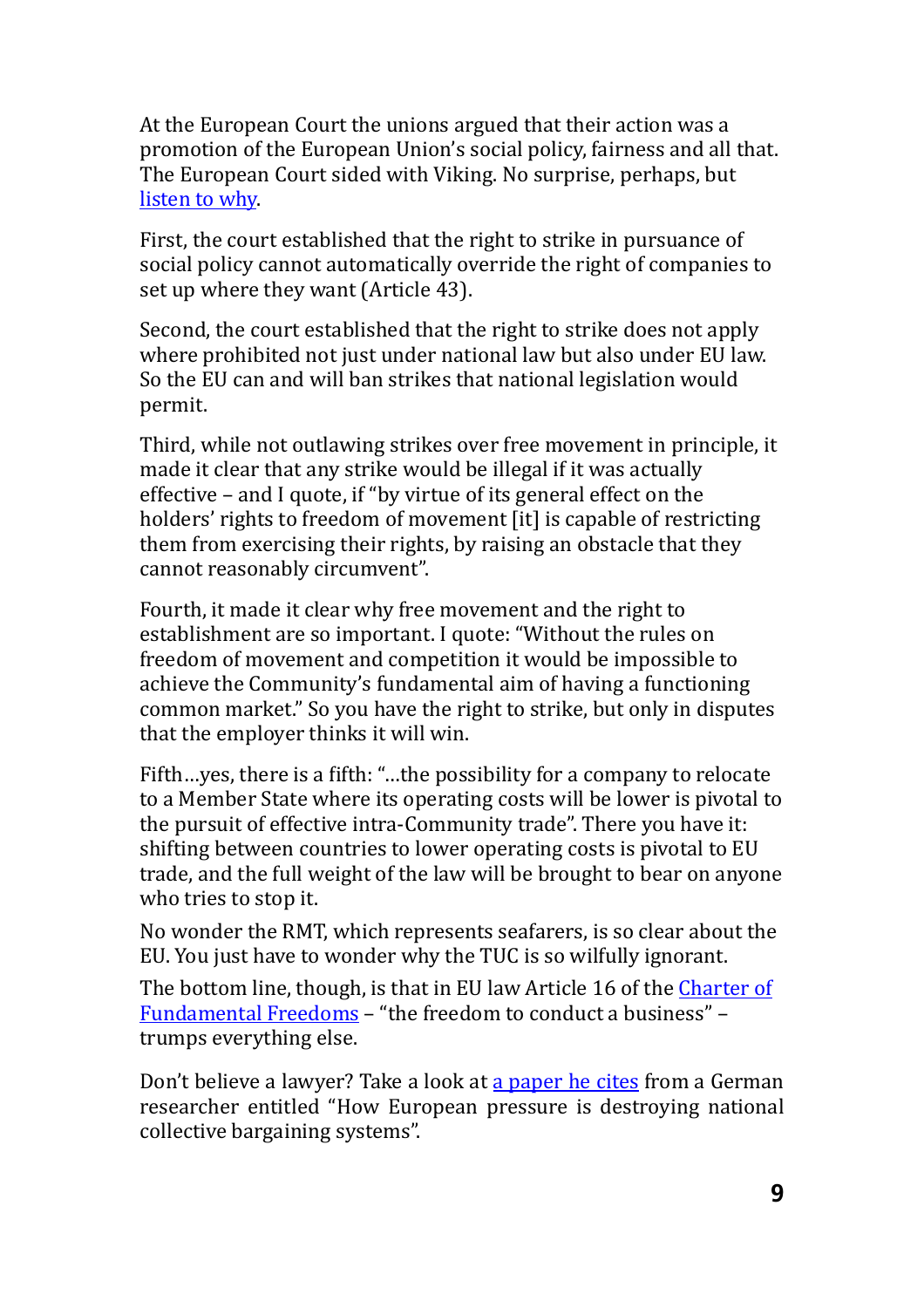Then read the paper from the European Commission's Directorate General for Economic and Financial Affairs. Tucked away in Appendix 1, an overview of "a decade of labour market reforms in the EU", is a definition of "employment friendly" policies that should be encouraged. They include: decentralization of wage setting and collective bargaining; wider scope to opt out of industry-wide agreements at national level; "decreasing bargaining coverage" and " an overall reduction in the wage-setting power of trade unions"; oh, and "performance-related pay", reducing barriers to immigration, raising retirement age. Any of this sound familiar? Oh, and these measures aren't "employment friendly". They're "employer friendly"

This stuff is all out there on the web. Unions know about it. They choose to ignore it because the alternative  $-$  leaving the EU and fighting for ourselves rather than petitioning Brussels  $-$  sounds too much like struggle, too much like hard work.

- 9. The EU is doing the US's work in Europe. Some people seem to think that the EU is some kind of counterweight to the US, a social alternative to American imperialism. Nothing can be further from the truth. The US is an ardent supporter of the EU. Barack Obama and his officials are **constantly saying** that Britain must stay in. Little wonder, since Britain is the main route by which the US maintains its influence in the EU. Look at trade, and to paraphrase Tolkien, the EU is the one ring to bind us all. Having got all the countries of the EU to hand all trade over to Brussels, the US needs only one set of agreements to enable its corporations to rob a continent.
- 10. The EU is a force for war. For all the blather about setting up the EU to ensure peace, it has led to war and armed conflict in Europe and outside. The worst example was the German-led break-up of Yugoslavia, which led to an estimated 140,000 deaths. Potentially even more disastrous was the EU's promotion of the Maidan coup in Ukraine, brought about by the democratically elected government's failure to sign an association agreement with the EU. The EU is a force for war because it seeks ever greater expansion on the one hand, and the imposition of its market-forces led model on the other.

I'd like now to turn to **positive reasons** for leaving the European Union.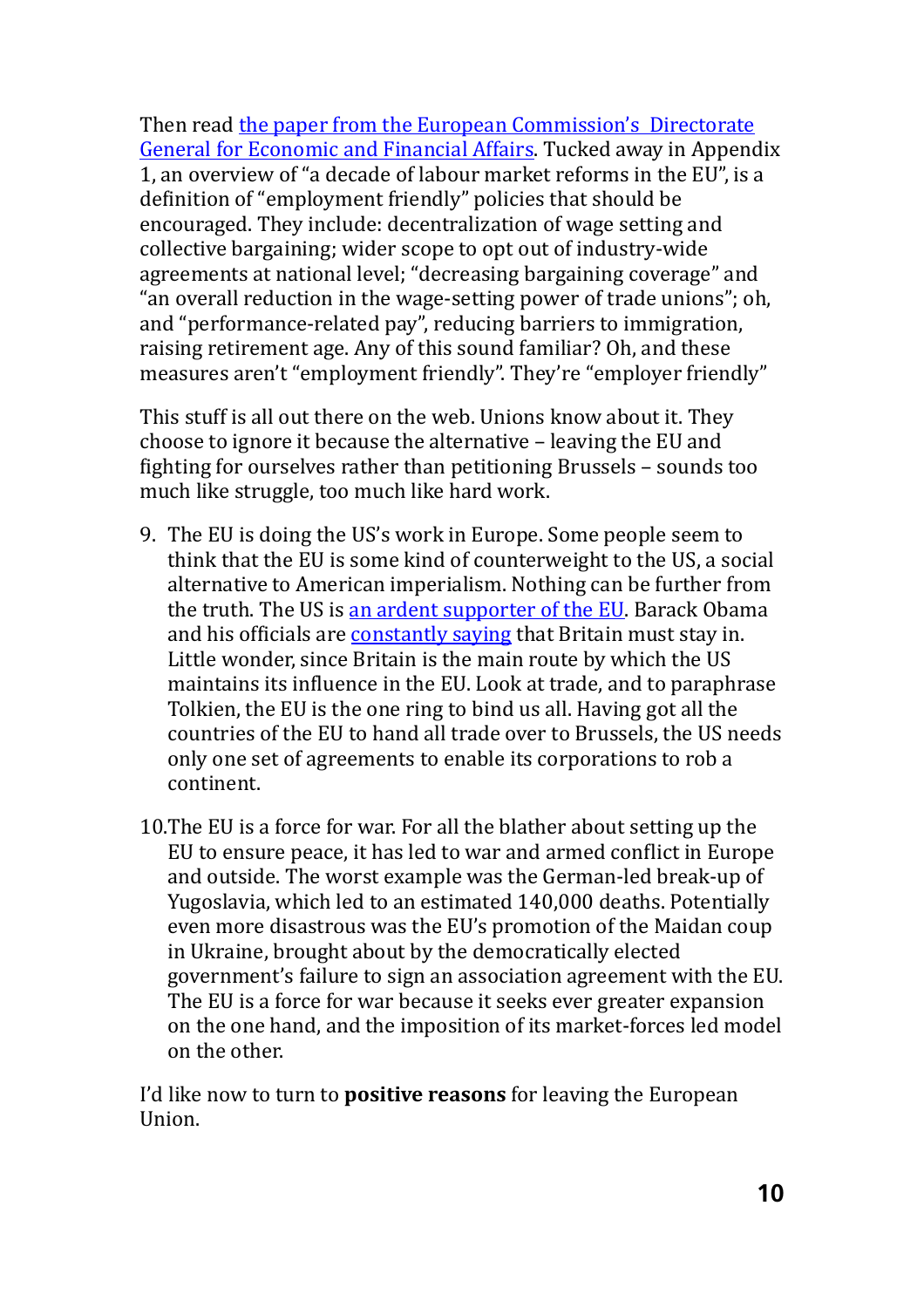The first is *international solidarity*. That might sound strange...after all, we keep getting told by voices in the unions and the Labour Party that leaving the EU would be abandoning solidarity with the workers of Europe.

That's not the way we see it. We say that when we voted to stay in the European Economic Community in 1975 it was the worst thing the British working class have ever done to the working classes of Europe. Never mind the consequences for us  $-$  for the workers of Europe it meant exposure to the domination of the City, the centre of finance capital, and the centre of reaction.

Don't think that the City of London is a purely ceremonial body, with the Lord Mayor's parade on New Year's day and posh banquets in the Guildhall. The Corporation of the City of London, to give it its formal title, is much more than that: it is the executive committee of finance capital. 

When the records finally get revealed, don't be surprised to find out that the City has been behind just about every EU directive on privatisation, every negotiating stance on TTIP and TiSA. That's not conspiracy theory, it's the way it works.

The City has regular secret meetings, through a subcommittee of the Corporation, with top civil servants at the Treasury and other departments to talk about policy. (See, for example, this article.) When BIS, the Department for Business, Innovation and Skills, consults about European Commission proposals, it is the City it takes its orders from. 

And not just orders. The Civil Service takes gifts too. A report from the National Audit Office released this Tuesday revealed that over the three years to March 2015 the Corporation of the City of London was the largest single donor of gifts and corporate hospitality to senior civil servants. Cup final tickets, anyone?

It was Margaret Thatcher who championed the concept of the Single Market and had it incorporated in the Maastricht Treaty, signed in 1992. Article 3 of what's called the Consolidated Version of the Treaty on the Functioning of the European Union lays out, among other things, that the EU has "exclusive competence" on customs union, the establishment of the rules necessary for the functioning of the internal market, monetary policy for the members of the Eurozone, fisheries, and a common commercial policy.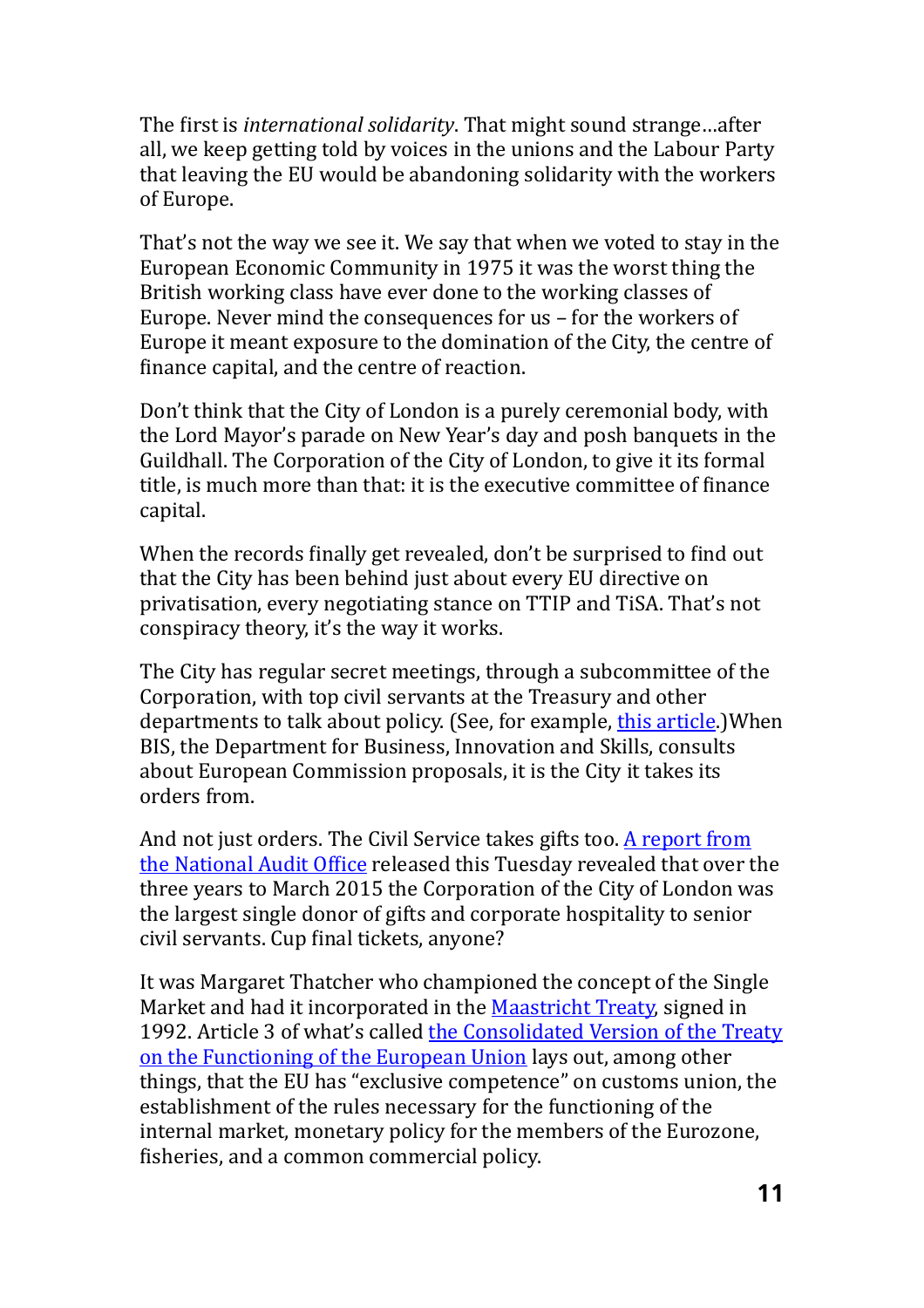Exclusive competence means precisely that. It means that nations  $-$  in or out of the Eurozone – cannot set their own customs tariffs, define their own trade policies, determine whether to support vital national industries, or even say who takes their fish. This Article is what the EU uses to say that we cannot support our embattled steel industry, that the EU uses to negotiate TTIP, to force through the privatisation of the Royal Mail. The list goes on.

Take Britain out of the EU, and you take the City out of it too. That really would be an act of solidarity with our sisters and brothers across the Channel.

**The second positive reason** for leaving the EU is *national liberation*. Leaving the EU will be the first step – the essential first step – for workers to start reclaiming their own country from capitalism.

If workers were exerting their own will, we would and should be planning for a future outside the EU in which the distortions forced upon our economy while we were EU members can be steadily corrected. 

We should do the things we are good at doing: making, inventing, developing culture, educating, ensuring the health of our population, teaching English to the world. We should start catching fish again in our own waters, use our coal safely and cleanly, and stop being a source of unskilled labour.

To do all this we need national sovereignty – the ability to run our own country in our own interests. Not sovereignty handed over to the EU. Nor that contradiction in terms, "shared sovereignty".

National sovereignty will allow us to start thinking globally. Away with the "little Europeans" mentality. Our markets are global. Last June the Office for National Statistics published a set of statistics under the title "How Important is the European Union to UK Trade and Investment". The stats show that we trade more with the rest of the world than with the EU – the EU takes  $44.6\%$  of our exports, and the trend is down...in 1999 it took 54.8%. Three-quarters of our imports from the EU are goods rather than services. Our industry and agriculture are being hollowed out. Our future is with the world.

## **Conclusion**

Britain's membership of the European Union has exerted a slow but tightening stranglehold over British workers. Gradually, control over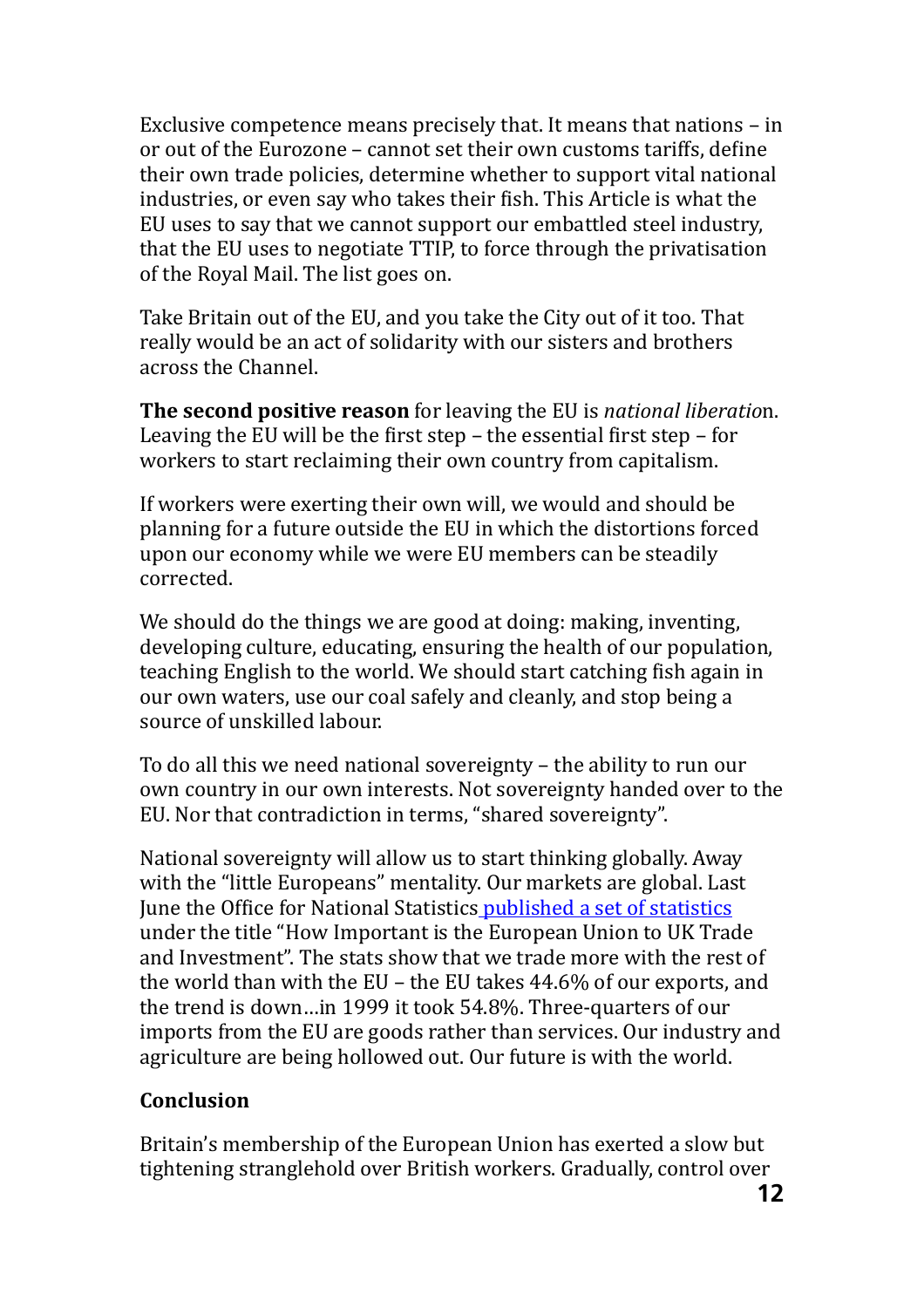all aspects of our lives and our capacity to determine the future of our country – our fundamental democracy – is being handed over to Brussels by successive governments in the interests of capitalism. The EU has been utterly negative for workers. Its dangers to peace are growing daily.

Now we have a vital chance to reject this EU and all it stands for. We welcome a referendum, whenever it comes. We have been calling for one for more than 20 years, long before UKIP was formed.

I promised at the beginning I'd say something about UKIP. The first is, don't judge your thinking by whether others agree with some of it. David Cameron is opposed to capital punishment. So am I. Does that mean, logically, that I am a conservative? Do what is right, and on any issue you will find unexpected bedfellows. Would I feel better if Cameron were pro-hanging?

The second is thing about UKIP – or any other anti-EU organisation – is to remember class and class interest. The only organisations with a stake in the EU are banks and the transnational companies. Britain has many thousands of small businesses that have no interest in the EU. No wonder their representatives gravitate to the likes of UKIP. Would we feel better if they were all pro-EU? We'll need all the votes we can get.

Don't think, either, that all those voting for UKIP are swivel-eyed xenophobes. UKIP only exists because the main parliamentary political parties won't talk about the free movement of labour. And while I'm at it, being opposed to uncontrolled migration isn't xenophobic or racist. It's common sense.

I'll give you a sensible immigration policy: employers should only take on staff from abroad if they can show that they cannot fill the position from inside the country. That, by the way, is what was before "free movement". That would massively reduce the social security bill. Using the government's figures, there are 1.75 million unemployed Britons, and 2.02 million European Union citizens (an increase of more than  $300,000$  in one year!) and  $1.2$  million from outside the EU employed in this country. Are we really saying there are no jobs for the 1.7 million jobless?

A Referendum vote to leave would mark the beginning of workers here asserting our right to plan our own future, an end to the shameful spectacle of going cap in hand to beg Brussels to permit us